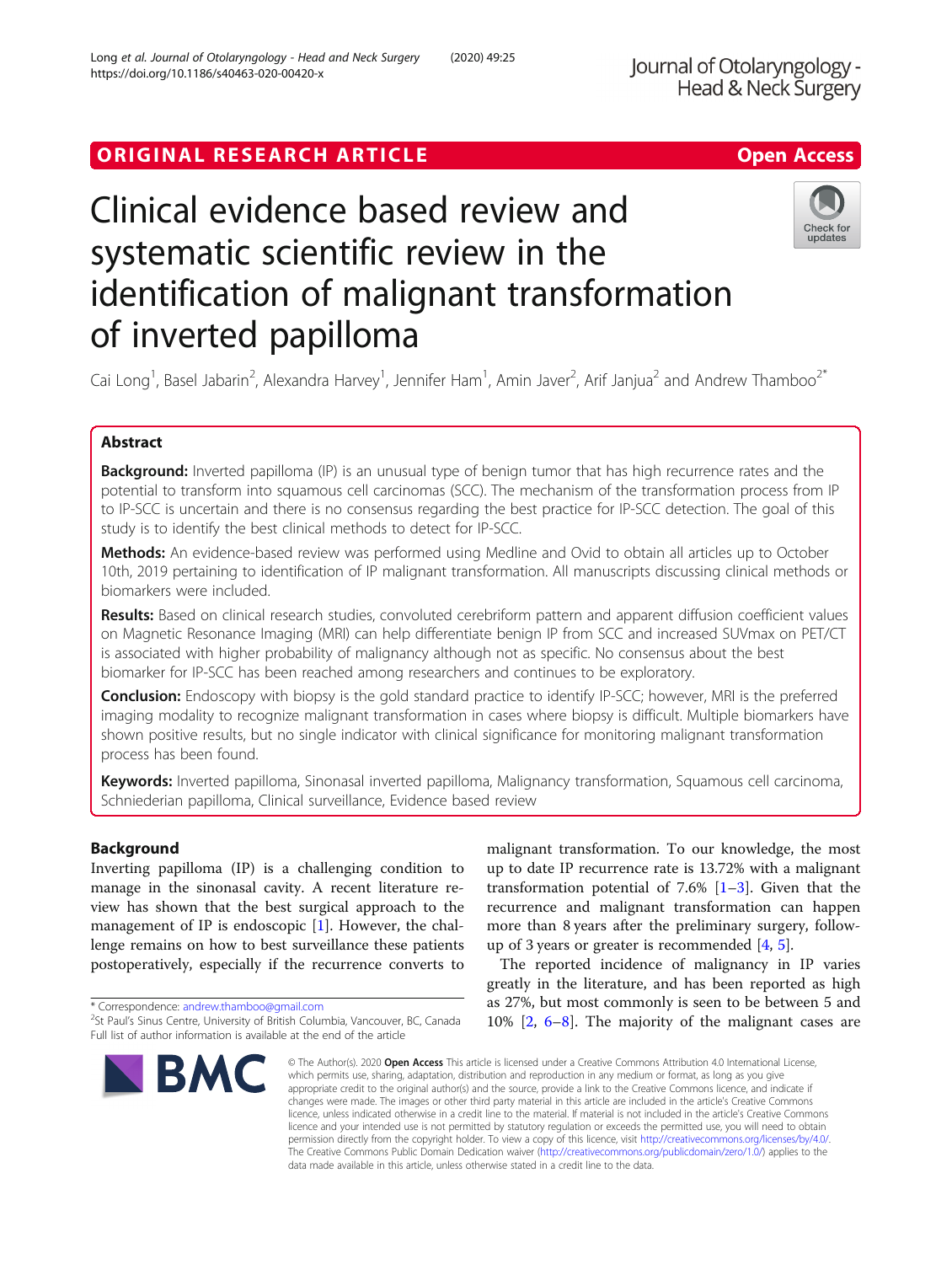squamous cell carcinoma (SCC), it can form synchronously or metachronous from IP. In a meta-analysis in 2007, Mirza et al. found a risk of 7.1% of synchronous carcinomas and a risk of 3.6% of metachronous malignancies [\[8](#page-8-0)]. Re et al. identified a 9% overall rate of malignant transformation in 2017 [[2\]](#page-8-0). No significant correlation was found between tumor stage and histologic differentiation in these IP-associated malignancies [\[9](#page-9-0)]. The survival rates for patients with malignant transformation are quite low, with the five-year post-surgery survival rate ranging from 39.6 to 65.7% and an average survival of 3.4 years [[10](#page-9-0), [11](#page-9-0)].

While the most common surveillance technique is endoscopy [\[1](#page-8-0)] followed by a biopsy if there is a concerning finding, surgeons struggle to check areas in the nose that cannot be easily visualized such as the lateral frontal sinus, the anterior medial maxillary sinus and sinus cavities that have stenosed due to post-surgical healing. Therefore, surgeons require other surveillance techniques to best identify incidents of IP recurrence but more importantly the transformation to SCC. Moreover, it would be beneficial to know a priori which IPs have a higher risk of transformation. There is growing understanding regarding the biology of IP transforming to SCC; it is therefore important to summarize this body of literature as it may provide surgeons with another way of determining whom to follow up more closely. Recommendations will be made based on levels of evidence while weighing benefits and risks. As recommendations may not apply to all IP patients, clinical judgement is required on a per case basis.

#### Methods

This article was written following the evidence-basedreview method established by Rudmik et al. [\[12](#page-9-0)] A systematic review of the literature was conducted on Medline and Ovid up to October 10, 2019 by combining "sinonasal inverted papilloma.mp or papilloma, inverted/ or Schniederian papilloma" and "Carcinoma, Squamous Cell/ or malignant.mp or malignancy.mp". After removing duplicates, 363 papers were found, and 7 surveillance options to identify the malignant transformation were identified (Table 1). Another literature search for each individual surveillance option was then performed using the key words described above. All reviewed abstracts were required to have a clearly defined goal of identify the malignant transformation process (IP-SCC).

The manuscripts of all included studies were reviewed. For clinical surveillance techniques, the level of evidence for each paper was given, followed by a grading system (Table [2](#page-2-0)) based on the American Academy of Pediatrics Steering Committee on Quality Improvement and Management [[13\]](#page-9-0). For biological markers, a scientific systematic review was performed. Three authors (C.L.,

Table 1 Surveillance options for IP malignant transformation

| Clinical investigation options | Endoscopy                                                                        |
|--------------------------------|----------------------------------------------------------------------------------|
|                                | Computed Tomography                                                              |
|                                | Magnetic Resonance Imaging                                                       |
|                                | PFT-CT with FDG                                                                  |
| Biologic markers               | Genetic factors (P53, P21, MSX2, PDCD4,<br><b>KRAS, PTEN)</b>                    |
|                                | Proteins (SCCa, fascin, surviving, COX-2,<br>cell adhesion molecules, Ki-67 etc) |
|                                | Viral (HPV, EBV)                                                                 |

J.B. and A.H.) reviewed the literature and wrote the initial manuscripts. The paper and the literature were then reviewed in detail by the senior author (A.T.). Subsequent authors (A.J. and A.J) reviewed the manuscript and critically appraised the paper following the online iterative process set by Rudmik and Smith [[12\]](#page-9-0). Final recommendations were based on quality of research and balance of benefit vs. harm.

#### Results

After reviewing 249 papers, the results were summarized together under 'clinical surveillance techniques', 'computed tomography', 'magnetic resonance imaging', 'PET-CT with FDG', and 'biological markers'.

#### Clinical surveillance techniques General principles

Certain general demographics might influence how clinicians schedule surveillance plans for patients. Therefore, in order to guide clinical decisions, All studies that discussed the location, follow-up and clinical risk factors associated with IP-SCC were included in this review.

Location (Table [3](#page-2-0)) Most IP-SCC originated from the ethmoid region, maxillary sinus and lateral nasal wall [[11\]](#page-9-0); however, there were multiple cases reporting IP-SCC in the middle ear, oral cavity, lacrimal sac and pituitary fossa [\[15](#page-9-0)–[20,](#page-9-0) [22](#page-9-0)]. A complete head and neck examination is recommended to follow up patients with IP, as IP can reoccur and transform into malignancy in the primary site, or in an alternate location.

Follow-up (Table [4\)](#page-3-0) IP requires follow-up of more than 3 years, due to the high rate of delayed recurrences [\[7](#page-8-0)]. The follow up duration should be based on the interval between initial resection and malignancy diagnosis of recurrent IP-SCC. The mean interval varies from 34.4 months to 40 months [[3,](#page-8-0) [10](#page-9-0)]. One study by Lin et al. in 2014 showed that the mean interval was on average 73 months [[14\]](#page-9-0).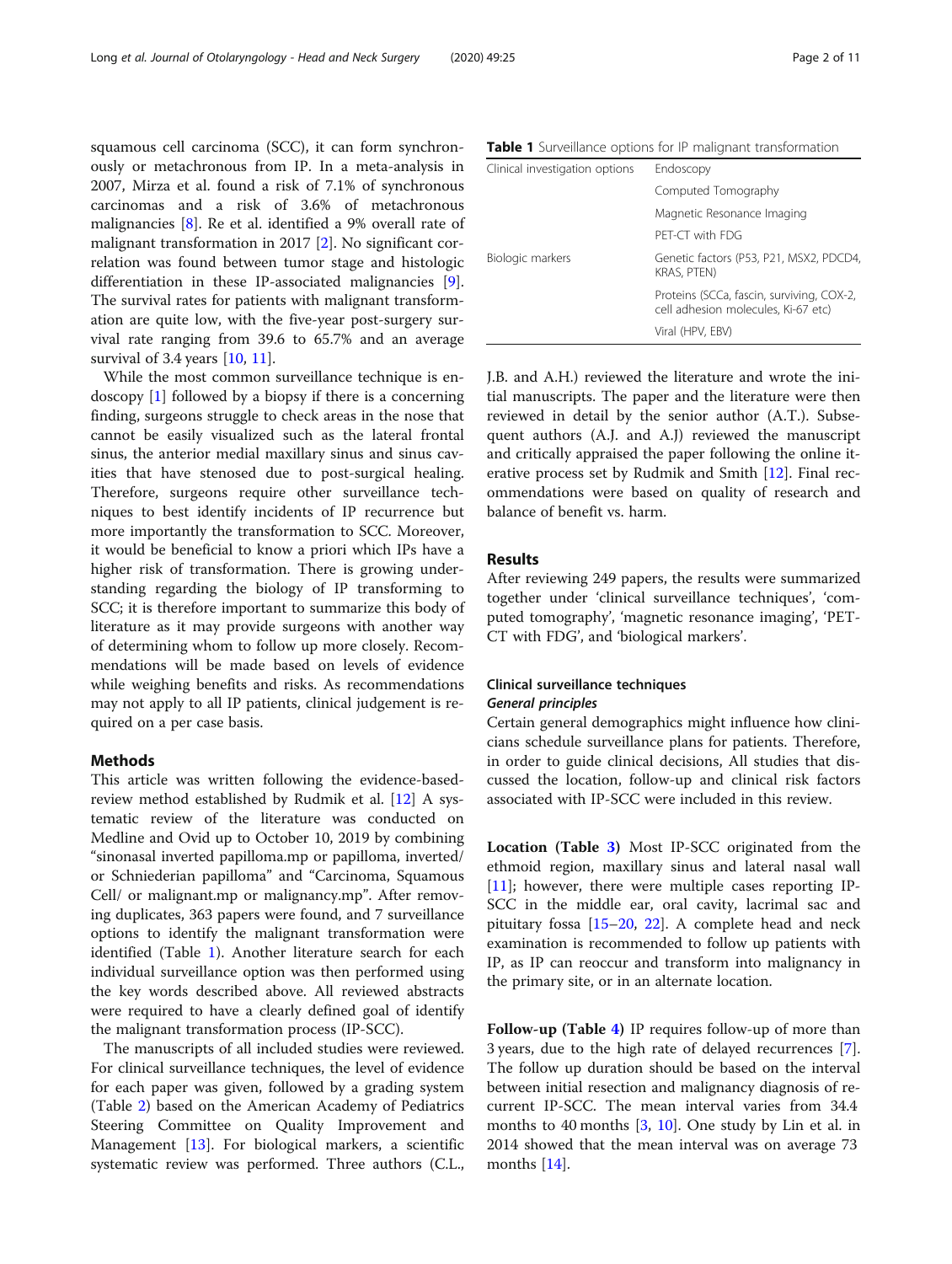|   | Grade Research                                                                                                   | Preponderance of benefit over<br>harm     | Balance of benefit<br>and harm |
|---|------------------------------------------------------------------------------------------------------------------|-------------------------------------------|--------------------------------|
| A | Well designed RCTs or diagnostic studies                                                                         | Strong recommendation                     | Option                         |
| B | RCT or diagnostic studies with minor limitations; overwhelming consistent<br>evidence from observational studies | Strong recommendation /<br>recommendation | Option                         |
|   | Observation studies (case control and cohort design)                                                             | Recommendation                            | Option                         |
| D | Expert opinion; case reports; reasoning from first principles                                                    | Option                                    | No recommendation              |

<span id="page-2-0"></span>Table 2 Defined grades of evidence and recommendations [AAP ref]

Clinical risk factors (Table [5](#page-3-0)) It is reasonable to frequently follow up with patients who are at a higher risk of malignancy. Unfortunately, there is not enough high-level evidence about the risk factors leading to malignant transformation. In a grade C study, it was found that factors associated with significantly poor prognosis were advanced-stage, metachronous tumors, and cranial base or orbital invasion [[10](#page-9-0)]. Several studies show that female sex and smoking were related to recurrence of IP but no studies showed whether these factors would lead to greater incidence of IP-SCC transformation. Many researchers tried to retrospectively study whether factors such as age, clinical stage or industrial occupations affects the prognosis of IP, often reaching contradictory results [[24](#page-9-0), [25](#page-9-0)]. There is no consensus regarding whether clinical stage, treatment method, age, or occupation predict the malignant transformation of IP. Gender and history of sinus disease are found to be irrelevant to prognosis [[23](#page-9-0)]. Controversies exist with regards to whether smoking increases the risk of malignant transformation of IP [[14](#page-9-0), [26](#page-9-0), [27\]](#page-9-0). Some studies have attempted to differentiate IP from IP-SCC using clinical features such as epistaxis, pain, and bone destruction, but these are usually quite non-specific and inconsistent [\[28\]](#page-9-0).

Table 3 General location for IP malignant transformation surveillance

| Study authors                      | Year | Study design           | Level of<br>evidence | Study<br>groups                       | Intervention Outcome            |                                                                                                                                                            | Conclusion                                                                                                                                                                                                                                        |
|------------------------------------|------|------------------------|----------------------|---------------------------------------|---------------------------------|------------------------------------------------------------------------------------------------------------------------------------------------------------|---------------------------------------------------------------------------------------------------------------------------------------------------------------------------------------------------------------------------------------------------|
| Lin et al. [14]                    | 2014 | Observational<br>study | $\mathcal{C}$        | 129<br>patients,<br>19 SCC<br>(14.7%) | Medical<br>history<br>reviewed. | IP requires follow up of more than<br>2 years. 5 year survival for IP with<br>SCC is 61%. No clear predictors of<br>malignancy were seen in this<br>study. | Smoking impacts carcinomatous<br>progression. The most common<br>lesion location was the medial<br>maxillary sinus, maxillary sinus and<br>ethmoid sinus. The interval between<br>initial resection and diagnosis of<br>malignancy was 73 months. |
| Mazlina et al.<br>$[15]$           |      | 2006 Case report       | D                    |                                       | N/A                             | N/A                                                                                                                                                        | A case with a multicentric IP in the<br>sinonasal region and middle ear of a<br>54 year old man.                                                                                                                                                  |
| Bernat et al.<br>$[16]$            |      | 1998 Case report       | D                    | 1                                     | N/A                             | N/A                                                                                                                                                        | A case where an epidermoid<br>carcinoma developed from the<br>inverted papilloma.                                                                                                                                                                 |
| Dingle et al.<br>[17]              |      | 2012 Case report       | D                    | 1                                     | N/A                             | N/A                                                                                                                                                        | The first case of bilateral IP of the<br>middle ear with intracranial<br>involvement and malignant<br>transformation.                                                                                                                             |
| Mathew et al.<br>[18]              |      | 2012 Case report       | D                    |                                       | N/A                             | N/A                                                                                                                                                        | A case of SIP (malignant) with neck<br>metastasis.                                                                                                                                                                                                |
| Islam et al. [19] 2014 Case report |      |                        | D                    | 1                                     | N/A                             | N/A                                                                                                                                                        | A case with IP transformation to SCC<br>of the lacrimal sac, bilateral, and<br>development of distant metastasis.                                                                                                                                 |
| Sharma et al.<br>$[20]$            |      | 2015 Case study        | D                    |                                       | N/A                             | N/A                                                                                                                                                        | Follow up should include complete<br>head and neck examination for<br>patients with a typical SIP, as SIP can<br>be re-occur in many locations.                                                                                                   |
| Balasubramani<br>et al. [21]       |      | 2009 Case study        | D                    | 1                                     | N/A                             | N/A                                                                                                                                                        | IP-SCC can invade into the pituitary<br>fossa mimicking a pituitary<br>macroadenoma.                                                                                                                                                              |
| Garcia et al.<br>$[22]$            |      | 2014 Case study        | D                    |                                       | N/A                             | N/A                                                                                                                                                        | A case of IP-SCC arise from maxillary<br>sinus extending to the mouth                                                                                                                                                                             |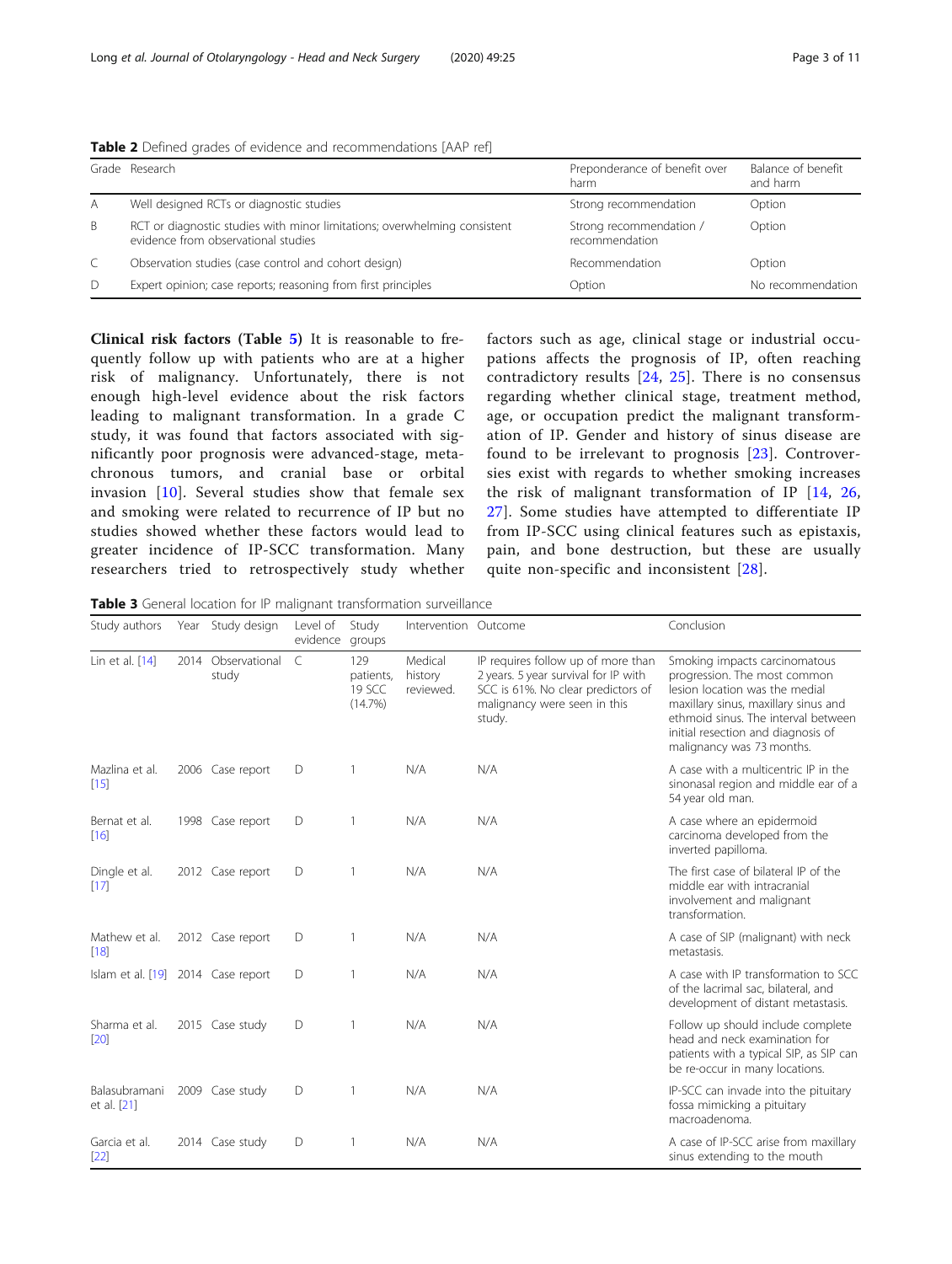<span id="page-3-0"></span>Table 4 Follow up duration of IP malignant transformation surveillance

| Study<br>authors          | Year | Study design           | Level of<br>evidence | Study<br>groups                       | Intervention Outcome            |                                                                                                                                                         | Conclusion                                                                                                                                                                                                                                                                                             |
|---------------------------|------|------------------------|----------------------|---------------------------------------|---------------------------------|---------------------------------------------------------------------------------------------------------------------------------------------------------|--------------------------------------------------------------------------------------------------------------------------------------------------------------------------------------------------------------------------------------------------------------------------------------------------------|
| l in<br>et al.<br>$[14]$  | 2014 | Observational<br>study |                      | 129<br>patients,<br>19 SCC<br>(14.7%) | Medical<br>history<br>reviewed. | IP requires follow up of more than 2<br>years. 5 year survival for IP with SCC is<br>61%. No clear predictors of<br>malignancy were seen in this study. | Smoking significantly affected overall<br>survival by impacting carcinomatous<br>progression. The most common lesion<br>location was the medial maxillary sinus,<br>maxillary sinus and ethmoid sinus. The<br>mean interval between initial resection<br>and diagnosis of malignancy was 73<br>months. |
| Liang<br>et al.<br>$[10]$ | 2015 | Observational<br>study | - C                  | 213<br>patients,<br>87 SCC.           | Medical<br>history<br>reviewed. | Age, synchronous or metachronous<br>tumors, and pathological stage were<br>independent risk factors for mortality.                                      | Factors associated with significantly poor<br>prognosis were: advanced-stage, meta-<br>chronous tumors, and cranial base or<br>orbit invasion. Mean follow up time was<br>40 months.                                                                                                                   |
| Nudell<br>et al.<br>$[3]$ | 2014 | Observational<br>study | - C                  | $20$ IP-<br>SCC                       | Medical<br>history<br>reviewed  | An average of 34.4 months between<br>first diagnosis of SP to IP-SCC<br>identified.                                                                     | SP that may undergo malignant<br>transformation are nearly impossible to<br>identify based on morphologic<br>examination.                                                                                                                                                                              |

| Table 5 Clinical risk factors of IP malignant transformation |
|--------------------------------------------------------------|
|--------------------------------------------------------------|

| Study<br>authors                |      | Year Study design             | Level of<br>evidence | Study groups                                                                   | Intervention                                                                                                   | Outcome                                                                                                                                                                                                                          | Conclusion                                                                                                                                                                                                                                                                           |
|---------------------------------|------|-------------------------------|----------------------|--------------------------------------------------------------------------------|----------------------------------------------------------------------------------------------------------------|----------------------------------------------------------------------------------------------------------------------------------------------------------------------------------------------------------------------------------|--------------------------------------------------------------------------------------------------------------------------------------------------------------------------------------------------------------------------------------------------------------------------------------|
| Yu<br>et al.<br>$[23]$          |      | 2014 Observational<br>study   | $\subset$            | 356 IP<br>patients, 32<br>transformed to<br>malignant<br>tumor (21<br>SCC).    | Cases of patients<br>were followed up<br>from 23 to 212<br>months.                                             | 5-year survival rate is 72.5%,<br>median survival time was 62.2<br>months, 8,99% of all SNIP cases<br>transformed into SCC, the<br>incidence of malignancy among<br>SNIP cases was 11%. Male to<br>female malignant ratio: 3.6:1 | The main factors affecting<br>prognosis were clinical stage<br>and treatment method. Gender<br>and age of onset are irrelevant<br>to prognosis. Lower staging<br>increase life expectancy.<br>Invasion of orbit and skull<br>predict poor prognosis.                                 |
| Kim<br>et al.<br>$\sqrt{7}$     |      | 2012 Observational C<br>study |                      | 578 pts., 22<br>$(3.8\%)$ SCC.                                                 | 578 IP patients from<br>17 hospitals<br>included for<br>recurrence analysis.<br>Mean follow-up -<br>41 months. | 15.7% had recurrences. Patients<br>whose IPs involved the frontal<br>sinus or the medial wall of the<br>maxillary sinus had higher<br>recurrence rates. 136 originated<br>from multiple sites.                                   | There was no significant<br>difference in recurrence rates<br>based on stage or surgical<br>approach. Given the rate of<br>delayed recurrence, follow-up of<br>>3 years required. Rcurrences<br>are higher for IP with an original<br>site of frontal sinus or medial<br>wall of MS. |
| Sham<br>et al.<br>[24]          |      | 2010 Observational C<br>study |                      | 50 pts. vs. 150<br>matched<br>controls                                         | IP and control<br>group patients were<br>interviewed and<br>data analyzed.                                     | Outdoor and industrial<br>occupations (driver, construction<br>worker) were associated with IP.                                                                                                                                  | Tobacco smoking, drinking<br>alcohol, history of allergic<br>rhinitis, sinusitis, nasal polyp,<br>non-sinonasal papilloma and<br>non-sinonasal malignancy were<br>not significant factors.                                                                                           |
| Jardine<br>et al.<br>$[25]$     | 2000 | Observational C<br>study      |                      | 89 pts., 2 SCC                                                                 | IP patients' medical<br>histories reviewed.                                                                    | Mean follow up 2.1 years.                                                                                                                                                                                                        | Younger patients were more<br>likely to recur. Smokers tend to<br>have multiple recurrence. P53 is<br>unlikely to be of help in<br>predicting the clinical behavior<br>of IP. Dust exposure is unrelated<br>to recurrent disease.                                                    |
| Hong,<br>Sung-<br>Lyong<br>[26] |      | 2013 Observational C<br>study |                      | 162 IP<br>patients, 17<br>SCC <sub>(9</sub><br>synchronous, 3<br>metachronous) | IP patients; medical<br>histories reviewed.                                                                    | Recurrence rate is 28.6%, mean<br>period of recurrence was 6.3<br>months.                                                                                                                                                        | Smoking history increased the<br>risk of malignant transformation<br>of SIP (odds ratio: 12.7).                                                                                                                                                                                      |
| Il Joon<br>Moon<br>[27]         | 2010 | Observational<br>study        | C                    | 132 IP                                                                         | IP patients; medical<br>patients, 9 SCC histories reviewed.                                                    | No association between<br>smoking history and<br>synchronous malignancy was<br>found.                                                                                                                                            | There was a strong association<br>between staging and malignant<br>transformation. Smoking<br>increases recurrence.                                                                                                                                                                  |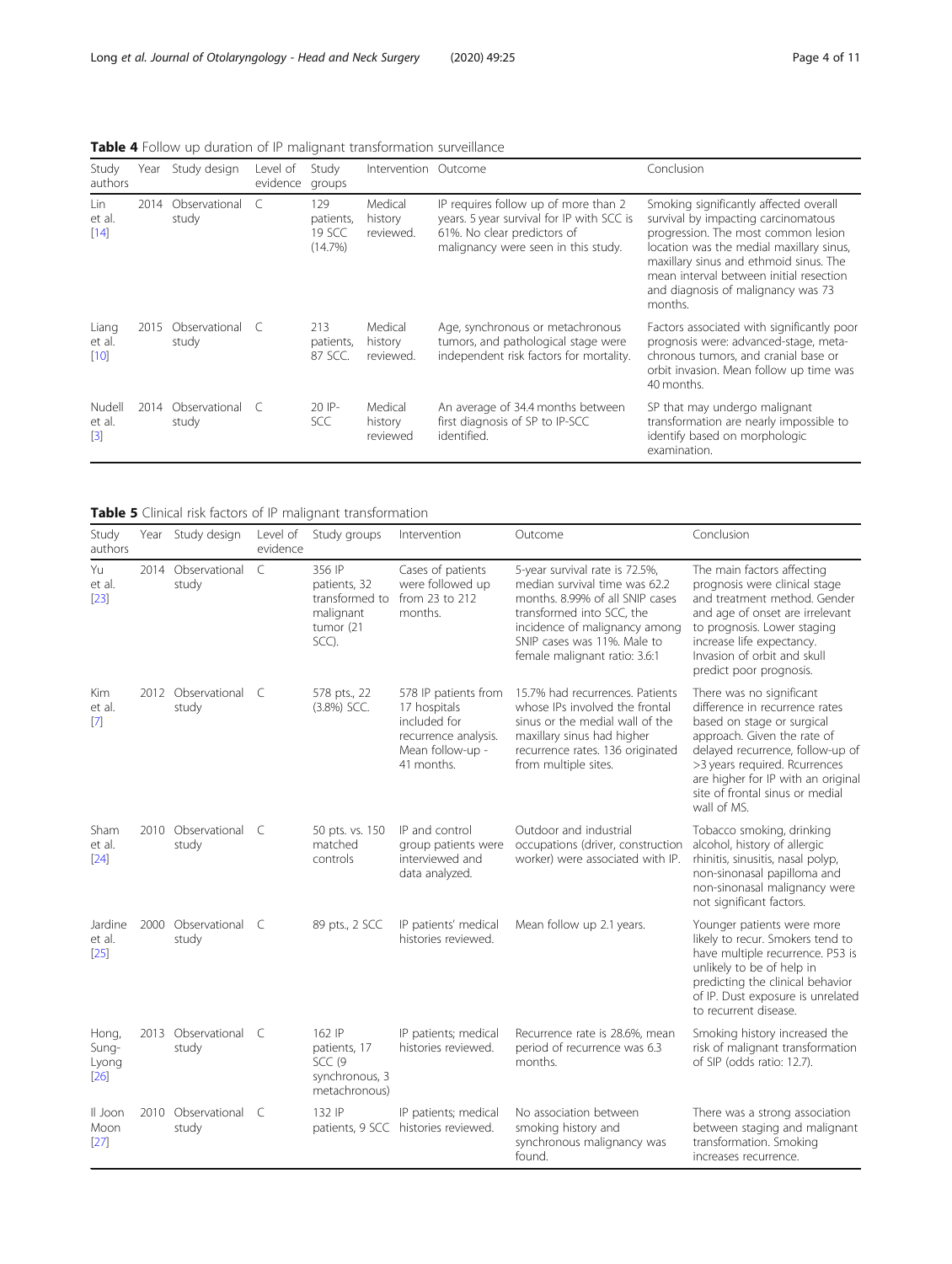#### Endoscopy

Clinical examination, particularly endoscopic exams, are crucial for surveillance. Currently the confirmation diagnosis of IP-SCC depends on histopathological results. Clinicians use endoscopic sinonasal examination to monitor for a recurrence of an IP. However, it is often difficult to detect a malignant transformation of a benign IP from visual inspection, particularly if the tumors are not easily visible by nasal endoscopy. Moreover, IP-SCC often do not involve the entire tumor, hence the biopsies can be non-representative and are not highly reliable [\[9](#page-9-0)].

- Aggregate grade of evidence: NA
- Benefit: direct visual inspection, easily accessible, biopsy is the gold standard of confirming presence of IP-SCC.
- Harm: bleeding and infection risk, chance of missing the tumor.
- Cost: low
- Benefit harm assessment: Benefit outweighs harm.
- Value judgement: Endoscopy followed by a biopsy is the first line method for IP-SCC identification.
- Recommendation level: Recommended.
- Intervention: First line method for long term surveillance.

#### Computed tomography

There are no studies that support the use of CT to identify the presence of IP-SCC (Table  $6$ ). A level 4 study by Chawla et al. indicated that IP on a CT scan can show bone remodeling and resorption rather than osseous destruction, which is more often seen in malignant tumors [[29\]](#page-9-0). Miyazaki et al. found that bone destruction was significantly higher in IP-SCC with 3 out of 5 IP-SCC patients were found to have bone destruction [\[28\]](#page-9-0). The finding was quite nonspecific. The studies do not prove the efficacy of CT scans in differentiating IP from IP-SCC.

 Aggregate grade of evidence: NA (only 1 Level 4 study)

- Benefit: No evidence differentiating IP from IP-SCC on CT scan.
- Harm: Concerns regarding radiation exposure.<br>• Cost: Moderate
- Cost: Moderate
- Benefit harm assessment: No benefit for IP-SCC identification.
- Value judgement: Require more research
- Recommendation level: No recommendation<br>• Intervention: None
- Intervention: None.

#### Magnetic resonance imaging

Five studies were included in the review (Table [7](#page-5-0)). Convoluted cerebriform pattern (CCP), alternating hypointense and hyperintense bands on T2 weighted and contrast enhanced T1 weighted images have been reported as a reliable MRI features of IPs [\[30](#page-9-0)]. CCP has been found in all IP cases as well as in some malignant tumors [[29,](#page-9-0) [32](#page-9-0)]. In IP, CCP is generally diffuse. A focal loss of CCP pattern maybe indicative of a malignancy [[35\]](#page-9-0). A recent study showed that loss of CCP and low apparent diffusion coefficient (ADC) values on MRI with diffusion-weighted imaging can help differentiate IP-SCC from IP with 100% specificity (grade B evidence) [[30\]](#page-9-0). Bone destruction with or without sinonasal extension could be used as an indication of IP-SCC(grade C evidence) [\[34](#page-9-0)]. Because IP causes bone remodeling and resorption rather than osseous destruction, Zhang et al. suggested that diffused CCP on MRI combined with bone remodeling on CT may be highly suggestive of IP over IP-SCC [\[36\]](#page-9-0).

- Aggregate grade of evidence: Level 2: 2 studies; Level 3: 3 studies;
- Benefit: MRI imaging feature can help differentiate IP from IP-SCC.
- Harm: Repeated exposure to gadolinium, claustrophobia, and heating/dislodgement of implanted metal.
- Cost: Moderate/High.
- Benefit harm assessment: Benefit outweighs harm.
- Value judgement: Require more research.

|  |  |  | Table 6 Computed Tomography in surveillance of IP malignant transformation summary |  |
|--|--|--|------------------------------------------------------------------------------------|--|
|--|--|--|------------------------------------------------------------------------------------|--|

| Study<br>authors           | Year | Study design                | Level of<br>evidence group | Study                             | Intervention                                                               | Outcome                                                                                                                                                                                                       | Conclusion                                                                                                  |
|----------------------------|------|-----------------------------|----------------------------|-----------------------------------|----------------------------------------------------------------------------|---------------------------------------------------------------------------------------------------------------------------------------------------------------------------------------------------------------|-------------------------------------------------------------------------------------------------------------|
| Chawla<br>et al.<br>$[29]$ |      | 2016 Expert<br>opinion      |                            | None                              | None                                                                       | IP on CT appears as lobulated soft tissue<br>density mass with or without any<br>calcification. IP causes bone remodeling<br>and resorption rather than osseous<br>destruction (as seen in malignant tumors). | CCP on MRI combined with<br>osseous remodeling on CT are<br>highly suggestive of IP over<br>malignant mass. |
| Miyazaki<br>et al $[28]$   |      | 2018 Observational<br>study |                            | 70 IP<br>cases,<br>$6$ IP-<br>SCC | Medical history<br>reviewed,<br>comparing with<br>histological<br>findings | Nasal bleeding, pain, bone destruction and<br>extent of disease on CT and MRI are<br>associated with malignancy.                                                                                              | Imaging findings are<br>associated with IP-SCC.                                                             |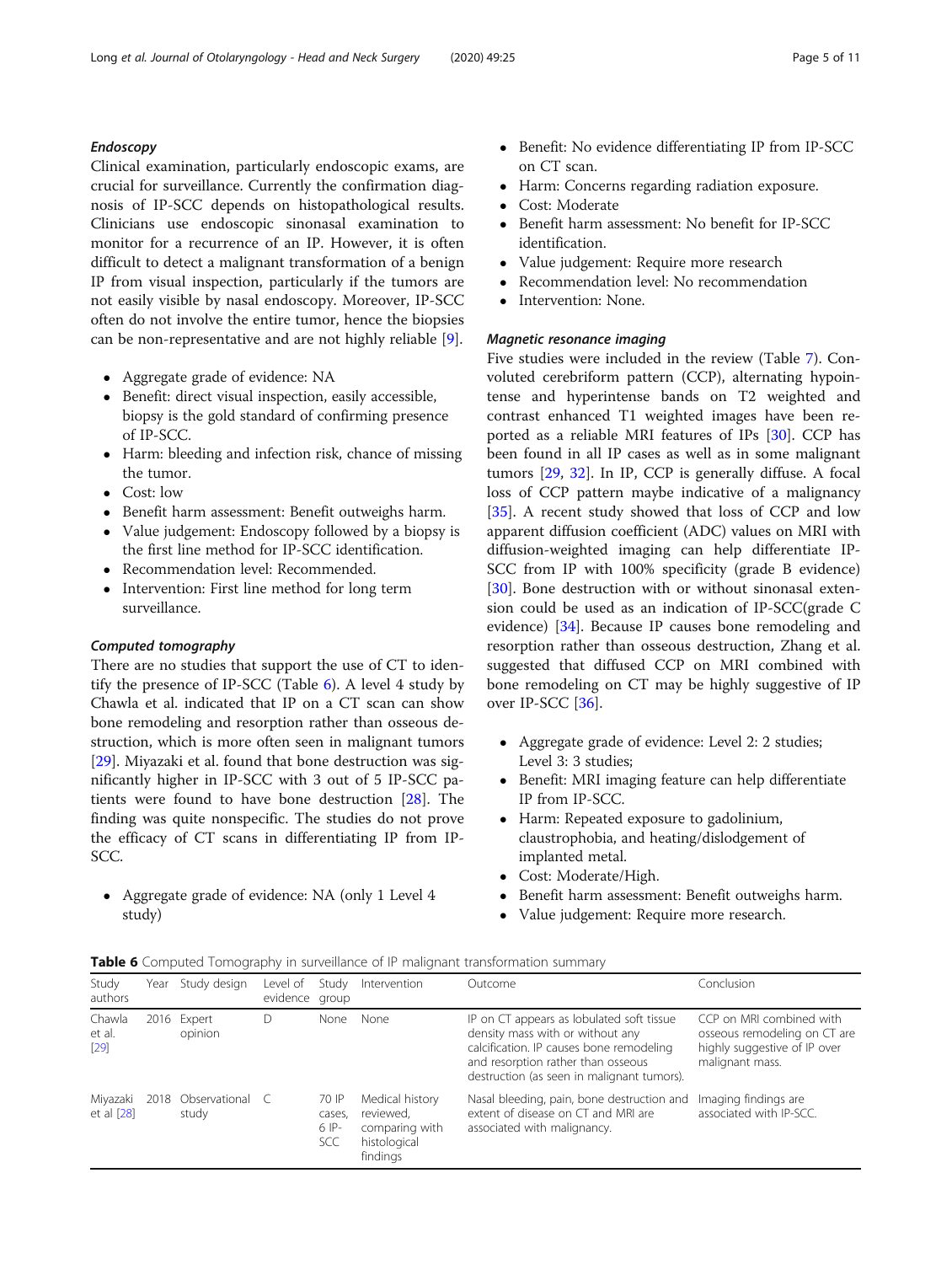| Study<br>authors            |      | Year Study design             | Level of<br>evidence | Study group                                                                                                 | Intervention                                                                                                         | Outcome                                                                                                                                                                                                  | Conclusion                                                                                                                                                                                                       |
|-----------------------------|------|-------------------------------|----------------------|-------------------------------------------------------------------------------------------------------------|----------------------------------------------------------------------------------------------------------------------|----------------------------------------------------------------------------------------------------------------------------------------------------------------------------------------------------------|------------------------------------------------------------------------------------------------------------------------------------------------------------------------------------------------------------------|
| Yan<br>et al.<br>$[30]$     |      | 2018 Diagnostic<br>study      | B                    | 76 IP patients, 66<br>IP-SCC patients                                                                       | MRI results were<br>compared with<br>surgical pathology<br>reports.                                                  | IP have higher prevalence of<br>CCP on MRI, and higher ADC<br>values.                                                                                                                                    | Evaluation of CCP and ADC<br>values on MRI can help<br>differentiate benign IP from<br>IPSCC.                                                                                                                    |
| Oikawa<br>et al.<br>$[31]$  | 2010 | Diagnostic<br>study           | Β                    | 21 IP patients                                                                                              | Patient were staged<br>based on MRI<br>findings and the<br>results were<br>compared with<br>pathological<br>findings | The positive predictive value<br>of MRI staging, as verified by<br>surgical and pathological<br>findings, was 68 to 89%.                                                                                 | MRI can be used to accurately<br>predict the extent of tumor<br>involvement and staging.                                                                                                                         |
| Jeon<br>et al.<br>$[32]$    |      | 2008 Observational C<br>study |                      | 30 IP pts., 8 with<br><b>SCC, vs 128</b><br>patients with<br>various other<br>malignant<br>sinonasal tumors | MR images of two<br>groups of patients<br>were reviewed.                                                             | CCP was found in all IPs and<br>some of the malignant<br>sinonasal tumors. Of patients<br>who had IP with coexistent<br>SCC, 4 had focal loss.                                                           | The sensitivity and specificity<br>of using CCP to differentiate<br>IP from other malignant<br>tumors are 100 and 87%,<br>respectively. CCP pattern<br>cannot be used to<br>discriminate IP from IP with<br>SCC. |
| Maroldi<br>et al.<br>$[33]$ |      | 2003 Observational C<br>study |                      | 23 IP patients vs.<br>23 malignant<br>tumor (9 SCC)                                                         | MR images of IP and<br>malignant patients<br>are reviewed and<br>compared.                                           | CCP are found in all IP cases<br>by SE T1 images, and in only 1<br>of MTs.                                                                                                                               | A columnar pattern (CCP) is a<br>reliable MRI indicator of IP,<br>and reflects its histological<br>architecture, CCP and bone<br>erosion status can distinguish<br>IP from malignancies.                         |
| Wang<br>et al.<br>$[34]$    |      | 2014 Observational C<br>study |                      | 43 IP vs. 45<br>malignant tumor<br>in nasal cavity (7<br>SCC)                                               | MR images of IP and<br>malignant patients<br>are reviewed and<br>compared.                                           | There were significant<br>differences between IP and<br>malignant tumors. Washout-<br>type TIC had a higher sensitiv-<br>ity and specificity in diagnosis<br>of malignant tumors in the<br>nasal cavity. | Non-enhanced and static MRI<br>combined with dynamic<br>contrast enhanced MRI (DCE-<br>MRI) could improve<br>differentiation between IP and<br>malignant tumors.                                                 |

<span id="page-5-0"></span>Table 7 MRI in surveillance of IP malignant transformation summary

- Recommendation level: Recommended.
- Intervention: Using CCP and ADC value, MRI has capacity to identify IP-SCC. MRI is recommended if biopsy is not achievable or there are concerns of the accessible part of the tumor to biopsy inaccurately representing the entirety of the tumor.

#### Positron-emission tomography with 18F-fluorodeoxyglucose (PET-CT with FDG)

PET-CT studies have shown that IP patients have higher SUV max than non IP patients, and IP-SCC patients have higher SUVs than IP patients (Table [8\)](#page-6-0) [[37\]](#page-9-0). However, Joen et al. found that SUVs for IPs can at times be high leading to a false diagnosis of IP-SCC [[35](#page-9-0)]. Allegra et al. reported a case where PET-CT failed to identify the primary malignant site because there was no SUV increase in the IP-SCC site [\[38\]](#page-9-0). Consequently, PET-CT with FDG can be used as an adjunct tool but cannot be solely relied upon making the diagnosis of IP-SCC.

- Aggregate grade of evidence: Level 2: 2 studies; Level 3: 2 studies; Level 4: 2 studies.
- Benefit: SUV max can increase suspicion of IP-SCC.
- Harm: Radiation exposure.
- Cost: High.<br>• Benefit hari
- Benefit harm assessment: Equal balance of benefit to harm.
- Value judgement: Challenging to recommend PET-CT use in the identification of IP-SCC due to contradicted research results and costs.
- Recommendation level: None.
- Intervention: None.

#### Biological markers

#### Genetic factors

Multiple genetic factors have been identified as potential malignant transformation markers for IP.

P53 is a transcription factor controlling cellular proliferation and apoptosis via the regulation of genes involved in cell-cycle arrest, DNA repair, and apoptosis [[39\]](#page-9-0). Ten retrospective studies investigating the association between P53 levels and IP malignant transformation were found,. Four studies support a positive association of mutant P53 level and malignant transformation [\[40](#page-9-0)–[43\]](#page-9-0), three studies reported no relation between level of mutant P53 and transformation rate [[39](#page-9-0), [44,](#page-9-0) [45\]](#page-9-0) and the remaining studies were inconclusive [[46](#page-9-0),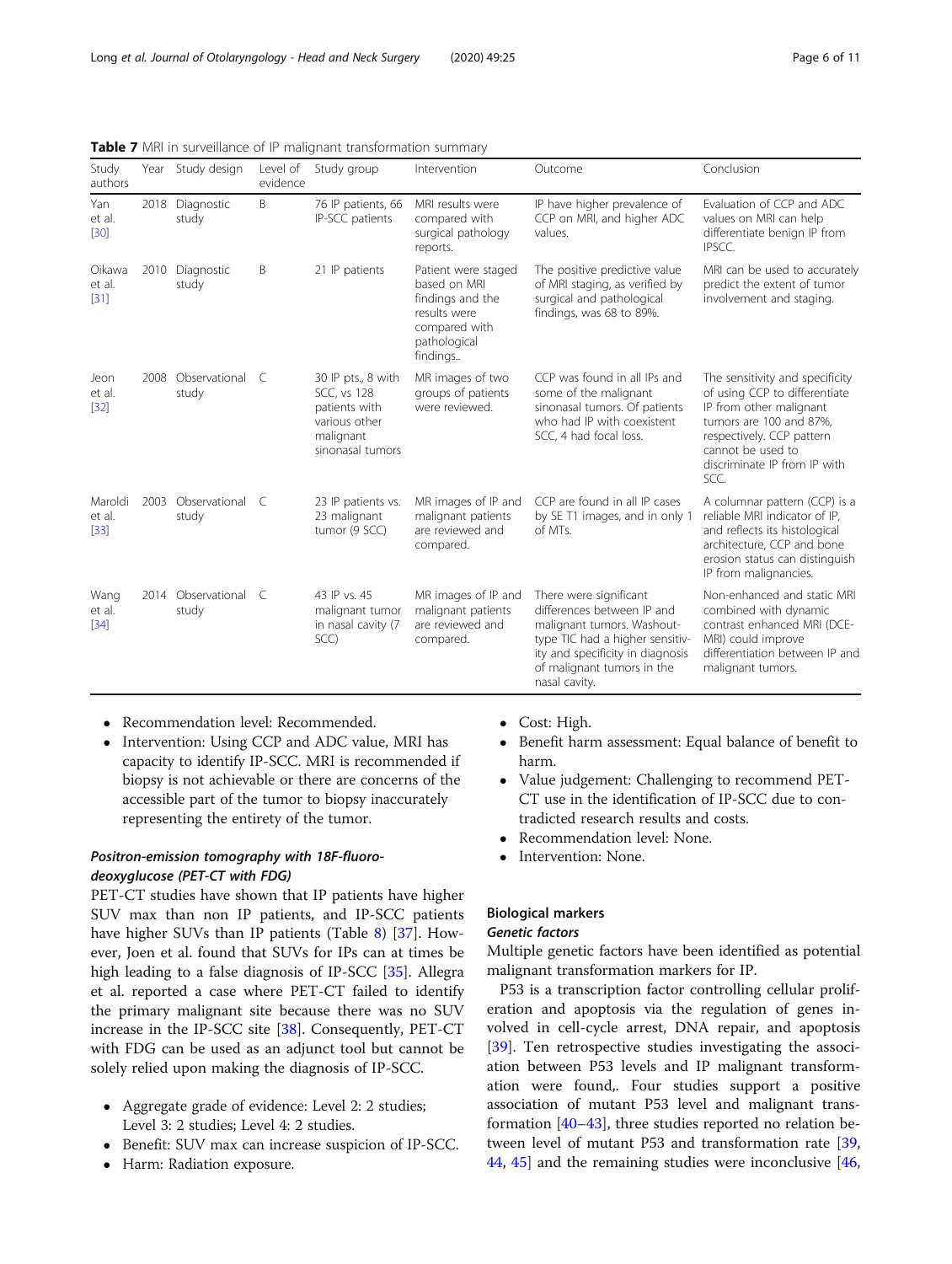| Study<br>authors             | Year | Study design           | Level of<br>evidence | Study<br>groups                                                  | Intervention                                                                                                               | Outcome                                                                                                                                                                                                                                                                       | Conclusion                                                                                                                                                       |
|------------------------------|------|------------------------|----------------------|------------------------------------------------------------------|----------------------------------------------------------------------------------------------------------------------------|-------------------------------------------------------------------------------------------------------------------------------------------------------------------------------------------------------------------------------------------------------------------------------|------------------------------------------------------------------------------------------------------------------------------------------------------------------|
| Jeon<br>et al.<br>$[35]$     | 2009 | Diagnostic<br>study    | B                    | 8 IP<br>patients, 6<br>of them<br>with IP<br>associated<br>SCC.  | SUVs of PET/CT images<br>and CCP of MR images<br>are reviewed and<br>compared. SCC are<br>confirmed by histologic<br>exam. | In PET/CT study, IP with SCC has<br>consistently higher SUVs than<br>IPs without SCC; however this<br>test has low specificity. MRI<br>findings showed wide<br>discrepancy in terms of CCP<br>distribution. Aggressive bone<br>destruction was found in most<br>SCC patients. | PET/CT cannot be used<br>reliably to predict malignancy<br>yet due to limited data.<br>Focal loss of CCP on MR<br>might not be additional sign<br>of malignancy. |
| Allegra<br>et al.<br>$[38]$  | 2012 | Diagnostic<br>study    | Β                    | 12 cases (7<br> P)                                               | 18 FDG - PET/CT of IP<br>patients were analyzed<br>and compared with<br>histological results.                              | For IP patients the SUVmax<br>value is larger than for non IP<br>patients.                                                                                                                                                                                                    | Lesions with a negative or<br>diffuse 18FDG uptake with<br>SUVmax less than 3 should<br>be considered negative for IP.                                           |
| Shojaku<br>et al.<br>[85]    | 2007 | Observational<br>study | $\subset$            | $5$ IP<br>patients, 2<br>of them<br>have IP<br>associated<br>SCC | FDG PET was performed<br>on IP patients and<br>SUVmax was analyzed.                                                        | High FDG uptake (SUVmax) was<br>observed in all patients, with a<br>higher SUVmax in SCC patients.                                                                                                                                                                            | The SUV max of IP can warn<br>the physician of the<br>probability of an associated<br>malignancy.                                                                |
| Yilmaz<br>et al.<br>$[37]$   | 2015 | Observational<br>study | C                    | 8 nasal<br>polyps vs<br>10 IP vs 9<br><b>SCC</b>                 | PET CT of 27 patients<br>were analyzed.                                                                                    | The mean SUVmax was found<br>to be high in the IP group, and<br>highest in the SCC group.                                                                                                                                                                                     | High SUVmax can be used to<br>rule out nasal polyp. The SCC<br>group had a higher SUVmax.                                                                        |
| Zhang<br>et al.<br>$[36]$    |      | 2015 Case report       | D                    | $1$ IP<br>patient                                                | SIP with co-existent ma-<br>lignancy and cervical me-<br>tastasis was reviewed.                                            | PET failed to identify the primary<br>malignancy site because there<br>was no SUV increase in SCC.                                                                                                                                                                            | FDG PET/CT may be not a<br>reliable predictor of<br>malignancy in SIP.                                                                                           |
| <b>Kim</b><br>et al.<br>[86] |      | 2017 Case report       | D                    | $1$ $IP$<br>patient                                              | Patient had two<br>operations and 2<br>sequential PET CT scans.                                                            | N/A                                                                                                                                                                                                                                                                           | The SUV of IP could vary over<br>time in PET CT. PET CT is not<br>an ideal tool to distinguish IP<br>from other inflammatory<br>polyps or cancer.                |

<span id="page-6-0"></span>Table 8 PET/CT in surveillance of IP malignant transformation summary

[47\]](#page-9-0). No conclusion can be drawn about whether P53 is involved in the malignant transformation process.

P21 cyclin-dependent kinase inhibitor is a cell cycle progression control factor. It promotes cell cycle arrest in response to a variety of stimuli. The inhibitory effect of P21 on cell cycle progression correlates with its nuclear localization. P21 can be induced by both p53-dependent and p53-independent mechanisms [\[40,](#page-9-0) [41](#page-9-0)]. Two out of four reviews supported P21 to play a role in malignant transformation and to be a pathological marker for malignant transformation [[42](#page-9-0), [46](#page-9-0)], and two studies reported no association of P21 levels with malignant transformation [[39](#page-9-0), [47](#page-9-0)]. Both used immunohistochemical staining to make retrospective comparisons of pathological specimens from IP, IP with dysplasia, and SCC.

Muscle segment homeobox gene MSX2 is implicated in cellular differentiation and survival. Zhang et al. [\[48\]](#page-9-0) noted significantly higher levels of MSX2 mRNA in IP-SCC than in controls and Wu et al. observed expression of MSX2 in 100% of IP-SCC and significantly greater expression in IP with severe dysplasia than in IP and control [[49](#page-9-0)]. These studies support the potential use of MSX2 as a target for monitoring malignant transformation.

PDCD4 is a tumor suppressor gene that has been previously implicated in the progression of many types of tumours. Compared to controls, Wang et al. noted a significant decrease in PDCD4 expression in IP [[50](#page-9-0)]. Furthermore, altered expression of the gene was correlated with dysplastic features, indicating that it may be used to predict IP progression and malignant transformation.

Targeted amplicon sequencing by Yasukawa et al. identified significant genetic mutation of the KRAS gene in SCC-associated and dysplastic IP as compared with nondysplastic IP [\[51\]](#page-9-0). The use of KRAS mutation to predict malignant transformation had a sensitivity of 85%, a specificity of 90%, a positive predictive value 91% and a negative predictive value of 75%, indicating its effectiveness as a marker.

Phosphatase and tensin homologue, PTEN, is a tumor suppressor gene. Zhang et al. found that decreased expression of PTEN was associated with both IP dysplasia and malignant transformation [\[52](#page-9-0)]. While Kakizaki et al. found no significant difference in expression between non-dysplastic and dysplastic IPs, they similarly noted decreased PTEN in SCCs as compared to IPs, validating its use as a biomarker of carcinogenesis [\[52,](#page-9-0) [53\]](#page-10-0).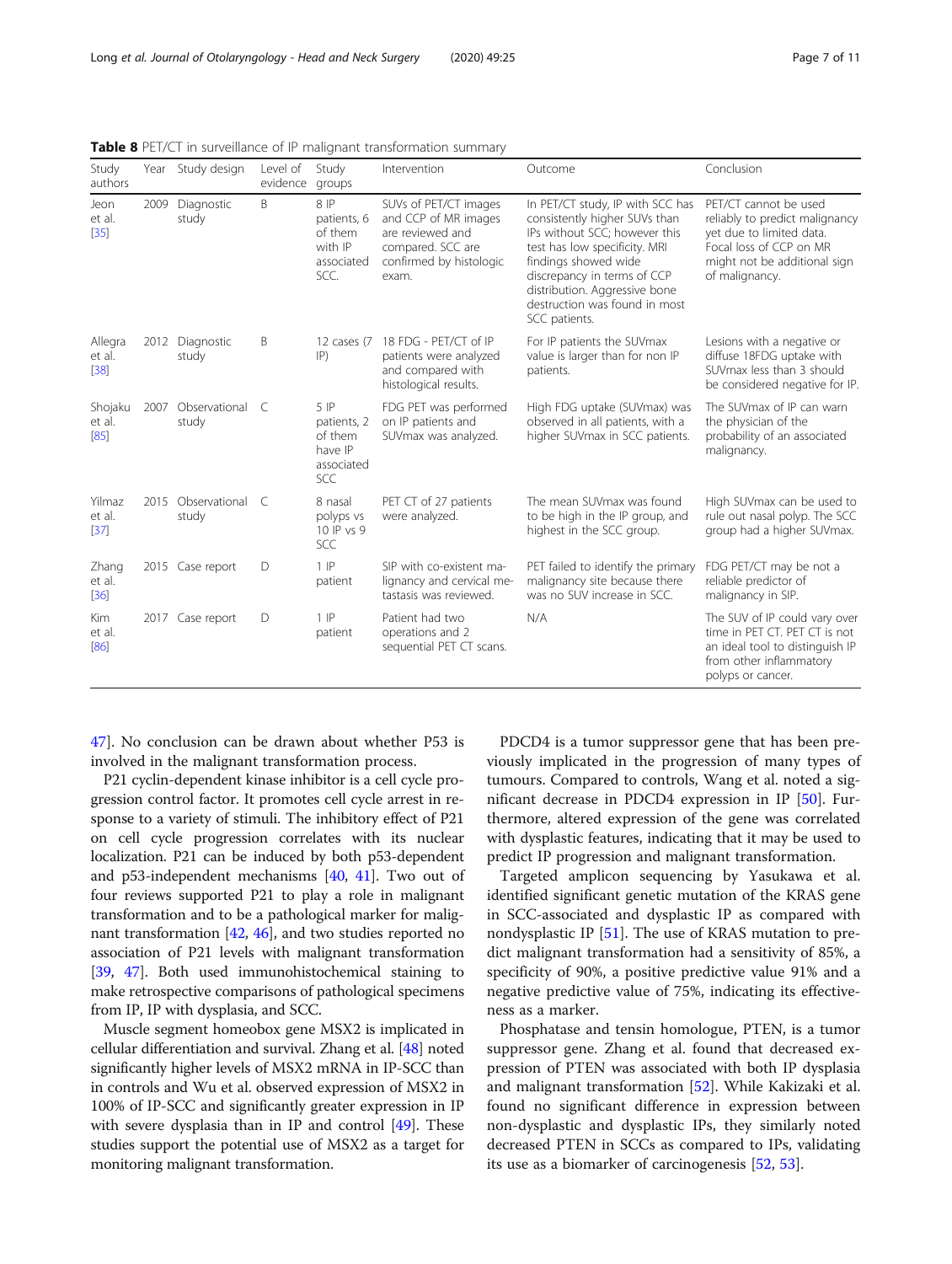#### **Proteins**

Squamous cell carcinoma antigen (SCCa) is one of the most reliable tumor markers for squamous cell carcinoma. Three studies associated a high level of serum SCCa with IP progression, growth, and recurrence [\[54](#page-10-0)– [56](#page-10-0)]. This might help the surgeon in the postoperative setting by identifying high-risk patients and planning followup strategy tailored to the individual patient.

Fascin is an actin cross-link binding protein required for the formation of actin-based cell-surface protrusions and cell motility. Fascin up-regulation in lung, gastric, breast and hepatobiliary carcinomas correlates with aggressiveness and decreased survival. Two retrospective studies examined the association between fascin and IP-SCC by using immunohistochemical staining of specimens taken from different groups: IP, IP with high dysplasia, IP with SCC and normal control tissue. It was found that fascin expression increased gradually and significantly with the progression and severity of dysplasia [[57](#page-10-0)–[59\]](#page-10-0).

Survivin, an inhibitor of apoptosis, is also found to be potentially correlated with SCC. Nuclear survivin expression was significantly higher in SCCs than in IPs in one study [[60\]](#page-10-0).

Two studies found that increased expression of COX-2, a rate-limiting enzyme in prostaglandin synthesis, might be linked with malignant transformation [[51](#page-9-0), [61](#page-10-0), [62\]](#page-10-0). The osteopontin-VEGF (vascular endothelial growth factor) axis has been implicated in tumor progression and angiogenesis. Liu et al. and Wu et al. found significantly greater immunohistochemical staining and mRNA expression of OPN and VEGF in higher-stage IP speci-mens than in lower-stage tissues [\[63,](#page-10-0) [64\]](#page-10-0).

E-cadherin and β-catenin are cell adhesion molecules commonly used to mark the epithelial to mes-enchymal transition [[65\]](#page-10-0). Correspondingly, an immunohistochemical analysis by Koo et al. demonstrated lower levels of E-cadherin and β-catenin in IP-SCC than in IPs [[66\]](#page-10-0), and Stasikowska-Kanicka et al. found the immunoexpression of E-cadherin to be decreased in SCC as compared to IP [[65\]](#page-10-0).

Ki-67 is a marker of cell proliferation, in immunohistochemical studies of protein expression, Tsou et al. observed significantly greater Ki-67 staining in IP-SCC as compared with non-recurrent IP  $[67]$  $[67]$ . Ki-67 was considered a signal of poor prognosis and malignant transformation [\[67](#page-10-0)].

Sahnane et al. identified that occupation exposure increases LINE-1 hypomethylation which might be an epigenetic marker [\[68\]](#page-10-0).

#### Viral

Because IP shares certain clinical characteristics with recurrent respiratory papillomatosis, namely high recurrence, confined aggressiveness, and malignant transformation potential, Jalilvand et al. contend that IP likely also has an infectious etiology [[69\]](#page-10-0). Identifying such an agent would prove invaluable in predicting tumor progression and developing future therapies. Human papillomavirus (HPV) has long been suggested and investigated as a potential driving agent. HPV is a DNA virus that shows tropism for epithelium, leading to epidermal and mucosal infections wherein the virus is integrated into the host DNA.

In IP specimens, HPV positivity ranged between 9 and 60%. Comparatively, controls ranged between 0 and 7.6% [\[7](#page-8-0), [69](#page-10-0)–[77](#page-10-0)]. The most common HPV strains observed in IP were HPV-6 and HPV-11. Significantly higher HPV positivity was found in cases with moderate to severe dysplasia as compared cases with low grade dysplasia [[74,](#page-10-0) [78\]](#page-10-0). There is good evidence that HPV infection is implicated in the tumorigenesis of IP. Regarding malignant transformation, HPV positivity in SCC tissues has been recorded as between 0 and 100% [\[69](#page-10-0)–[73](#page-10-0), [75](#page-10-0)–[77,](#page-10-0) [79\]](#page-10-0). Inconsistencies in reported numbers have been attributed to small sample sizes, degradation of DNA in paraffin-embedded tissues, use of inferior techniques of detection, and geographic factors. Udager et al. found that EGFR mutations and HPV infection may represent alternative oncogenic mechanisms for IPSCC [\[80](#page-10-0)]. The most common HPV strains observed in SCC were the high-risk strains HPV-16 and HPV-18. SCCs have been associated with significantly higher viral loads than IPs and controls. Yamashita et al. found in a study that all 5 SCC and 16 IP-SCC patients with HPV-16 infection showed mixed type integration, whereas the majority of IPs and controls have demonstrated HPV in its benign episomal form [[72,](#page-10-0) [77](#page-10-0)]. Rooper et al. reported that transcriptionally active high-risk HPV does not play a common role in its malignant transformation into IP-SCC based on a study of 59 tumors [[81\]](#page-10-0).

Although the relationship of HPV infection to malignant transformation remains somewhat controversial [[68](#page-10-0), [82\]](#page-10-0), a recent meta-analysis by Zhao et al. found a close association between HPV infection and malignancy, with a pooled odds ratio of 2.16 [[83\]](#page-10-0). Furthermore, high-risk subtypes HPV-16, HPV-18, and HPV-16/18 coinfection had even stronger correlations, with odds ratios of 8.8, 8.04, and 18.57 respectively. In order to rule out incidental infection due to increased susceptibility of malignant tissues, further studies elucidating the molecular mechanisms of anti-apoptotic derangements and tumorigenesis are required [\[84](#page-10-0)].

#### **Discussion**

Using evidence-based and systematic scientific review methods, this study aimed to elucidate the usefulness of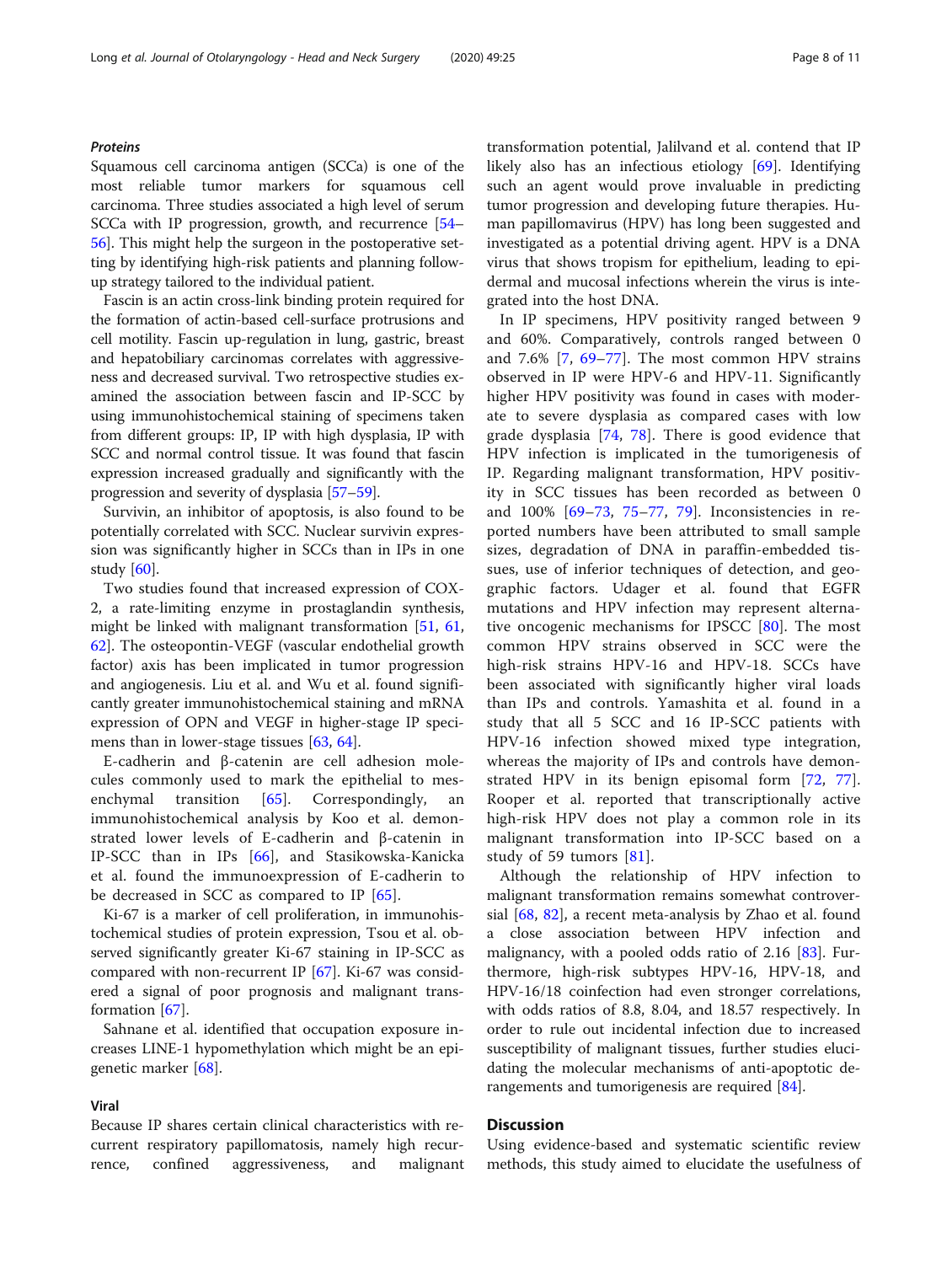<span id="page-8-0"></span>numerous clinical investigative options for characterising IP-SCC. IP-SCC can either be found at the initial presentation, or during follow-ups when recurrences are identified. The literature does not provide findings that differentiate between the two scenarios. The senior authors recommend that the endoscopic exam followed by a biopsy be the gold standard in identifying IP-SCC. However, there are clinical scenarios where the endoscopic exam may not be possible, or concern that the biopsies are non-representative. We recommend clinicians follow patients with MRI. Given the high recurrence rate in the first 2 years following the original resection, and the mean interval between first resection and malignancy is about 40 months, our clinical practice is to do serial MRI scans for 3 years and then a repeat MRI at 5 years when the endoscopic exam may not be possible, or concern that the biopsies are non-representative. Also, in these scenarios, a complete head and neck examination is recommended on a yearly basis due to the sporadic sites of IP-SCC can be found.

The senior authors do not use CT in elucidating the presence of IP-SCC due to lack of strong evidence. While there is evidence to support the use of PET-CT, the senior authors do not use PET-CT to determine the presence of IP-SCC due to costs and access. If the MRI is suspicious, the authors will take the patient to the operating room to get a frozen section biopsy. If it is positive for SCC, a PET-CT is done post-operatively to determine if there is metastatic spread of the tumor.

The future of surveillance will include biological markers. While this study clearly illustrates there is no utility in using biomarkers at the present time, there are several biological markers that have shown great potential as prognostic indicators. Genetic factors such as MSX2, PDCD4, KRAS, PTEN are thought to play an important role in malignant transformation. Several proteins, including SCCa, fascin, survivin, COX-2, cell adhesion molecules and Ki-67 are found in higher levels in IP-SCC than in IP. Further research in this area may allow for an accessible test for clinicians to use to help risk stratify IP patients.

#### Conclusion

Based on the evidence level of various methods to identify IP-SCC, while histological diagnosis is the gold standard for the diagnosis of malignant transformation, clinicians should keep in mind of the sampling error of endoscopic biopsy. MRI as a standalone technique is the preferred modality in recognizing malignant transformation of inverting papilloma. Further clinical trials are required to reinforce these findings. This study also identified a number of biological markers that may become key markers in the future for identifying patients that require close follow-up.

#### Abbreviations

IP: Inverted papilloma; SCC: Squamous cell carcinoma; MRI: Magnetic resonance imaging; CT: Computed tomography; PET-CT with FDG: Positronemission tomography with 18F-fluoro-deoxyglucose; CCP: Convoluted cerebriform pattern; ADC: Apparent diffusion coefficient; SCCa: Squamous cell carcinoma antigen; HPV: Human papillomavirus

#### Acknowledgements

Not applicable.

#### Authors' contributions

CL conducted preliminary literature review; reviewed and conducted the EBR for clinical investigative options. JB reviewed and analyzed genetic factors related literature, AH reviewed and analyzed proteins and viral factor related literature, JH participated in the preliminary literature review. AT oversaw the project and provided supervision and guidance throughout. All authors read and approved the final manuscript.

#### Funding

Not applicable.

#### Availability of data and materials

Data sharing is not applicable to this article as no datasets were generated or analysed during the current study.

#### Ethics approval and consent to participate

Not applicable.

#### Consent for publication

Not applicable.

#### Competing interests

The authors declare that they have no competing interests.

#### Author details

<sup>1</sup> Faculty of Medicine, University of British Columbia, Vancouver, Canada. <sup>2</sup>St Paul's Sinus Centre, University of British Columbia, Vancouver, BC, Canada.

#### Received: 1 November 2019 Accepted: 22 April 2020 Published online: 30 April 2020

#### References

- 1. Peng R, Thamboo A, Choby G, Ma Y, Zhou B, Hwang PH. Outcomes of sinonasal inverted papilloma resection by surgical approach: an updated systematic review and meta-analysis. Int Forum Allergy Rhinol. 2019. [https://](https://doi.org/10.1002/alr.22305) [doi.org/10.1002/alr.22305](https://doi.org/10.1002/alr.22305).
- 2. Re M, Gioacchini FM, Bajraktari A, et al. Malignant transformation of sinonasal inverted papilloma and related genetic alterations: a systematic review. Eur Arch Oto-Rhino-Laryngol. 2017;274(8):2991–3000.
- 3. Nudell J, Chiosea S, Thompson LDR. Carcinoma ex-Schneiderian papilloma (malignant transformation): a Clinicopathologic and Immunophenotypic study of 20 cases combined with a comprehensive review of the literature. Head Neck Pathol. 2014;8(3):269–86. [https://doi.org/10.1007/s12105-014-](https://doi.org/10.1007/s12105-014-0527-7) [0527-7.](https://doi.org/10.1007/s12105-014-0527-7)
- 4. Myers EN, Fernau JL, Johnson JT, Tabet JC, Barnes EL. Management of Inverted Papilloma. Laryngoscope. 1990;100(5):481???490. doi:[https://doi.org/](https://doi.org/10.1288/00005537-199005000-00008) [10.1288/00005537-199005000-00008](https://doi.org/10.1288/00005537-199005000-00008).
- 5. Kleihues P, Sobin LH. World Health Organization classification of tumors. Cancer. 2000;88(12):2887. [https://doi.org/10.1002/1097-0142\(20000615\)88:](https://doi.org/10.1002/1097-0142(20000615)88:12<2887::AID-CNCR32>3.0.CO;2-F) [12<2887::AID-CNCR32>3.0.CO;2-F](https://doi.org/10.1002/1097-0142(20000615)88:12<2887::AID-CNCR32>3.0.CO;2-F).
- Podd TJ, Dawes PKDJ, Marshall HF. Malignant inverted papillomas: a review of seven cases and implications for treatment. Clin Oncol. 1994;6(5):305–7. [https://doi.org/10.1016/S0936-6555\(05\)80272-9.](https://doi.org/10.1016/S0936-6555(05)80272-9)
- 7. Kim D-Y, Hong S-L, Lee CH, et al. Inverted papilloma of the nasal cavity and paranasal sinuses: a Korean multicenter study. Laryngoscope. 2012;122(3): 487–94. <https://doi.org/10.1002/lary.22495>.
- 8. Mirza S, Bradley PJ, Acharya A, Stacey M, Jones NS. Sinonasal inverted papillomas: recurrence, and synchronous and metachronous malignancy. J Laryngol Otol. 2007;121(09):857–64. [https://doi.org/10.1017/](https://doi.org/10.1017/S002221510700624X) [S002221510700624X](https://doi.org/10.1017/S002221510700624X).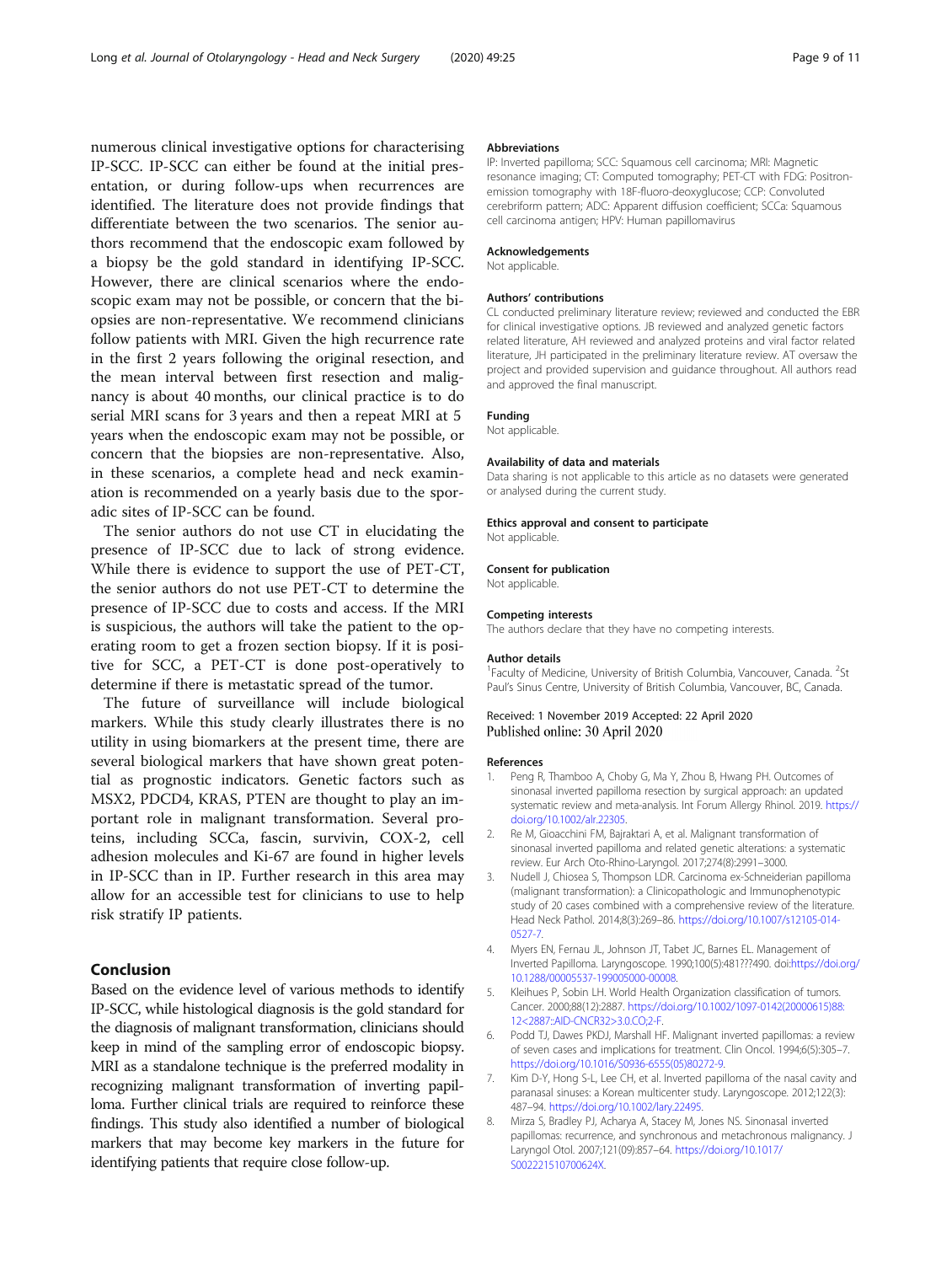- <span id="page-9-0"></span>9. Choi JW, Kim SG, Kim Y-M, Yoon Y-H, Kim AY, Rha K-S. Clinical and histologic features of inverted papilloma–associated malignancy. Eur Arch Oto-Rhino-Laryngol. 2012;269(11):2349–54. [https://doi.org/10.1007/s00405-](https://doi.org/10.1007/s00405-012-1935-5) [012-1935-5](https://doi.org/10.1007/s00405-012-1935-5).
- 10. Liang QZ, Li DZ, Wang XL, Huang H, Xu ZG, Wu YH. Survival outcome of squamous cell carcinoma arising from sinonasal inverted papilloma. Chin Med J. 2015;128(18):2457–61. [https://doi.org/10.4103/0366-6999.164929.](https://doi.org/10.4103/0366-6999.164929)
- 11. Lobo BC, D'Anza B, Farlow JL, et al. Outcomes of sinonasal squamous cell carcinoma with and without association of inverted papilloma: a multiinstitutional analysis. Am J Rhinol Allergy. 2017;31(5):305–9.
- 12. Rudmik L, Smith TL. Development of an evidence-based review with recommendations using an online iterative process. Int Forum Allergy Rhinol. 2011;1(6):431–7. <https://doi.org/10.1002/alr.20095>.
- 13. Academy A, Pediatrics OF, Recommendations C, Guidelines CP. Classifying Recommendations for clinical practice Guidelines. Pediatrics. 2004;114(3): 874–7. [https://doi.org/10.1542/peds.2004-1260.](https://doi.org/10.1542/peds.2004-1260)
- 14. Lin GC, Akkina S, Chinn S, et al. Sinonasal inverted papilloma: prognostic factors with emphasis on resection margins. J Neurol Surg Part B Skull Base. 2014;75(2):140–6. [https://doi.org/10.1055/s-0033-1363169.](https://doi.org/10.1055/s-0033-1363169)
- 15. Mazlina S, Shiraz MARM, Hazim MYS, Amran AR, Zulkarnaen AN, Muhaizan WMW. Sinonasal inverted papilloma with malignant transformation in the middle ear: a multicentric origin? J Laryngol Otol. 2006;120(7):597–9.
- 16. Bernat Gili A, Morais Pérez D, Dalmau Galofre J, Ayerbe TV. Malignant rhinosinusal inverted papilloma with orbital involvement. An Otorrinolaringol Ibero Am. 1998;25(4):399–406.
- 17. Dingle I, Stachiw N, Bartlett A, Lambert P. Bilateral inverted papilloma of the middle ear with intracranial involvement and malignant transformation: first reported case. Laryngoscope. 2012;122(7):1615–9.
- 18. Mathew P, Idiculla JJ. Malignant sinonasal papilloma with neck metastasis: a rare report and literature review. Int J Oral Maxillofac Surg. 2012;41(3):368–70.
- 19. Islam S, Eisenberg RL, Hoffman GR. Malignant transformation of metachronous bilateral Schneiderian inverted papilloma of the lacrimal sac: management considerations and the contentious issue of orbital exenteration. Eur Arch Oto-Rhino-Laryngology. 2014;271(7):1857–60.
- 20. Sharma J, Goldenberg D, Crist H, McGinn J. Multifocal inverted papillomas in the head and neck. Ear Nose Throat J. 2015;94(3):E20–3.
- 21. Balasubramani Y, Ellul S, Kam A, McLean C, Malham G. Sinonasal inverted papilloma mimicking a pituitary macroadenoma. J Clin Neurosci. 2009;16(2): 328–30.
- 22. Garcia AS, Bravo-Calderón DM, Ferreira MP, Oliveira DT. Squamous cell carcinoma arising from inverted Schneiderian papilloma: a case report with Oral involvement. Case Rep Otolaryngol. 2014;2014:1–3. [https://doi.org/10.](https://doi.org/10.1155/2014/478092) [1155/2014/478092](https://doi.org/10.1155/2014/478092).
- 23. H-X YU, LIU G. Malignant transformation of sinonasal inverted papilloma: a retrospective analysis of 32 cases. Oncol Lett. 2014;8(6):2637–41. [https://doi.](https://doi.org/10.3892/ol.2014.2539) [org/10.3892/ol.2014.2539.](https://doi.org/10.3892/ol.2014.2539)
- 24. Sham CL, Lee DLY, van Hasselt CA, Tong MCF. A case-control study of the risk factors associated with sinonasal inverted papilloma. Am J Rhinol Allergy. 24(1):e37–40. [https://doi.org/10.2500/ajra.2010.24.3408.](https://doi.org/10.2500/ajra.2010.24.3408)
- 25. Jardine AH, Davies GR, Birchall MA. Recurrence and malignant degeneration of 89 cases of inverted papilloma diagnosed in a non-tertiary referral population between 1975 and 1995: clinical predictors and p53 studies. Clin Otolaryngol Allied Sci. 2000;25(5):363–9.
- 26. Hong S-L, Kim B-H, Lee J-H, Cho K-S, Roh H-J. Smoking and malignancy in sinonasal inverted papilloma. Laryngoscope. 2013;123(5):1087–91. [https://](https://doi.org/10.1002/lary.23876) [doi.org/10.1002/lary.23876](https://doi.org/10.1002/lary.23876).
- 27. Moon IJ, Lee DY, Suh M-W, et al. Cigarette smoking increases risk of recurrence for sinonasal inverted papilloma. Am J Rhinol Allergy. 2010;24(5): 325–9.
- 28. Miyazaki T, Haku Y, Yoshizawa A, et al. Clinical features of nasal and sinonasal inverted papilloma associated with malignancy. Auris Nasus Larynx. 2018;45(5):1014–9. <https://doi.org/10.1016/J.ANL.2018.02.009>.
- 29. Chawla A, Shenoy J, Chokkappan K, Chung R. Imaging features of Sinonasal inverted papilloma: a pictorial review. Curr Probl Diagn Radiol. 2016;45(5): 347–53. <https://doi.org/10.1067/J.CPRADIOL.2015.10.004>.
- 30. Yan CH, Tong CCL, Penta M, et al. Imaging predictors for malignant transformation of inverted papilloma. Laryngoscope. 2018. [https://doi.org/](https://doi.org/10.1002/lary.27582) [10.1002/lary.27582.](https://doi.org/10.1002/lary.27582)
- 31. Oikawa K, Furuta Y, Oridate N, et al. Preoperative staging of sinonasal inverted papilloma by magnetic resonance imaging. Laryngoscope. 2010; 113(11):1983–7. <https://doi.org/10.1097/00005537-200311000-00024>.
- 32. Jeon TY, Kim HJ, Chung SK, et al. Sinonasal inverted papilloma: value of convoluted cerebriform pattern on MR imaging. Am J Neuroradiol. 2008; 29(8):1556–60. [https://doi.org/10.3174/ajnr.A1128.](https://doi.org/10.3174/ajnr.A1128)
- 33. Maroldi R, Farina D, Palvarini L, Lombardi D, Tomenzoli D, Nicolai P. Magnetic resonance imaging findings of inverted papilloma: differential diagnosis with malignant sinonasal tumors. Am J Rhinol. 2003;18(5):305–10.
- 34. Xinyan W, Zhengyu Z, Xiaoli C, Jing L, Junfang X. Value of magnetic resonance imaging including dynamic contrast- enhanced magnetic resonance imaging in differentiation between inverted papilloma and malignant tumors in the nasal cavity. Chin Med J. 2014;127(9):1696–701. <https://doi.org/10.3760/cma.j.issn.0366-6999.20132409>.
- 35. Jeon TY, Kim H-J, Choi JY, et al. 18F-FDG PET/CT findings of sinonasal inverted papilloma with or without coexistent malignancy: comparison with MR imaging findings in eight patients. Neuroradiology. 2009;51(4):265–71.
- 36. S-C Z, Wei L, S-H Z, Zhao K. Inability of PET/CT to identify a primary sinonasal inverted papilloma with squamous cell carcinoma in a patient with a submandibular lymph node metastasis: a case report. Oncol Lett. 2015;10(2):749–53. [https://doi.org/10.3892/ol.2015.3328.](https://doi.org/10.3892/ol.2015.3328)
- 37. Yilmaz I, Reyhan M, Canpolat T, et al. Positron emission tomography evaluation of sinonasal inverted papilloma and related conditions: a prospective clinical study. Kulak Burun Bogaz Ihtis Derg. 2015;25(1):9–15.
- 38. Allegra E, Cristofaro MG, Cascini LG, Lombardo N, Tamburrini O, Garozzo A. 18FDG uptake in sinonasal inverted papilloma detected by positron emission tomography/computed tomography. Sci World J. 2012;2012:1–4. <https://doi.org/10.1100/2012/943412>.
- 39. Trovato MC, Ruggeri RM, Guzzo E, et al. Expression of P53 and isoforms in bening and malignant lesions of the head and neck. Histol Histopathol. 2017;32(4):371–7.
- Keles N, Erdamar B, Kaur A, Deger K. p21, p53, and p27 Kip1 alterations in benign and malignant tumors of sinonasal epithelium. Otolaryngol - Head Neck Surg. 2003;129(1):77–84.
- 41. Kim S-G, Lee O-Y, Choi J-W, et al. Pattern of expression of cell cycle-related proteins in malignant transformation of sinonasal inverted papilloma. Am J Rhinol Allergy. 2011;25(2):75–81.
- 42. Oncel S, Cosgul T, Calli A, Calli C, Pinar E. Evaluation of p53, p63, p21, p27, ki-67 in paranasal sinus squamous cell carcinoma and inverted papilloma. Indian J Otolaryngol Head Neck Surg. 2011;63(2):172–7.
- 43. Fan G-K, Imanaka M, Yang B, Takenaka H. Characteristics of nasal inverted papilloma and its malignant transformation: a study of cell proliferation and programmed cell death. Am J Rhinol. 2006;20(3):360–3.
- 44. Fang SY, Yan JJ, Ohyama M. Immunohistochemistry of p53 in sinonasal inverted papilloma and associated squamous cell carcinoma. Am J Rhinol. 1998;12(2):119–24.
- 45. Katori H, Nozawat A, Tsukuda M. Relationship between p21 and p53 expression, human papilloma virus infection and malignant transformation in sinonasal-inverted papilloma. Clin Oncol. 2006;18(4):300–5.
- 46. Saegusa M, Nitta H, Hashimura M, Okayasu I. Down-regulation of p27Kip1 expression is correlated with increased cell proliferation but not expression of p21waf1 and p53, and human papillomavirus infection in benign and malignant tumours of sinonasal regions. Histopathology. 1999;35(1):55–64.
- 47. Yoon B-N, Chon K-M, Hong S-L, et al. Inflammation and apoptosis in malignant transformation of sinonasal inverted papilloma: the role of the bridge molecules, cyclooxygenase-2, and nuclear factor kappaB. Am J Otolaryngol. 2013;34(1):22–30.
- 48. Zhang J, Yang Y, Tang Y, Wu X, Cong L, Ruan B. The quantification and significance of muscle segment homeobox gene Msx2, human topoisomerase II-alpha, HPV16 and VEGF in sinonasal inverted papilloma. Lin Chuang Er Bi Yan Hou Tou Jing Wai Ke Za Zhi. 2014;28(23):1819–23.
- 49. Wu Q, Yang Y, Wu X, et al. Expression and significance of Msx2 and topo IIalpha in sinonasal inverted papilloma. Lin Chuang Er Bi Yan Hou Tou Jing Wai Ke Za Zhi. 2012;26(8):343–6.
- 50. Wang Y, Ding L, Zhang X, et al. Clinical significance of programmed cell death 4 expression in malignant progression of human nasal inverted papillomas. Med Oncol. 2012;29(4):2505–11.
- 51. Yasukawa S, Kano S, Hatakeyama H, et al. Genetic mutation analysis of the malignant transformation of sinonasal inverted papilloma by targeted amplicon sequencing. Int J Clin Oncol. 2018;23(5):835–843.
- 52. Zhang W, Wen S, Zhang T, Wang B, Gao W, Li L. Expression and significance of PTEN and HIF-1alpha proteins in sinonasal inverted papilloma. Zhonghua Er Bi Yan Hou Tou Jing Wai Ke Za Zhi. 2014;49(5):399–403.